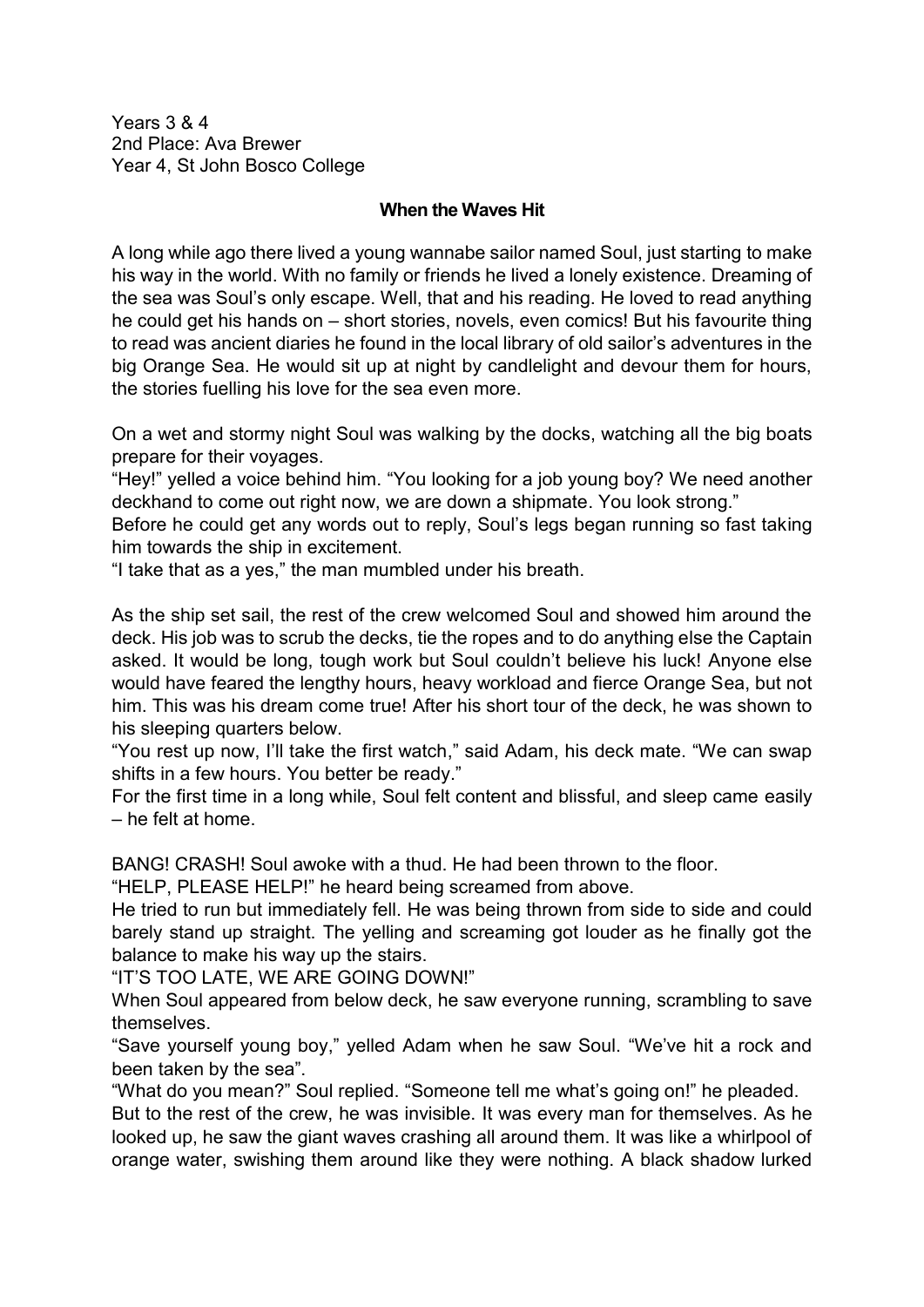high behind him, a wall of orange water stood high and with one last big breath, the wave took Soul down, down, down.

Soul felt peaceful and warm. As he opened his eyes he saw blue skies and felt the sun beaming down on him, warming his bones. He sat up with a jolt, immediately remembering the events of the night before. How did he get here? Where was everyone else? What happened to the ship? He looked around – sand, palm trees and no one else in sight.

"Hello? Anyone there?" No reply. He stood up and to his surprise he was completely uninjured, apart from a couple of scrapes and bruises. He began to search the shore for signs of any of his crewmates, hoping with all his might that he was not alone here. He walked for hours searching, screaming and pleading for any sign of life. Just when he was about to give up hope, Soul spotted something sticking out of the sand. It looked like a book. As he got to his knees and dug it out, he read the title, *Diary of Sofia – My Adventure in the Orange Sea*.

Soul sat in the sand and began reading the diary. It seemed to be the words of a young girl, aged 12, named Sofia. She wrote about how she had washed up on an island after being crushed by waves on her family's ship. Soul was intrigued that he appeared to be in the same situation as Sofia.

The diary spanned 77 pages, each page detailing a different day on the island. Soul restricted himself to reading one day of the diary at a time, so as to make it last. He didn't know how long he would be trapped here for. As the days went by, Soul read about how Sofia survived. She learnt to catch fish with a stick that she carved into the shape of a hook, she threw rocks at the palm trees to knock coconuts down to drink the water from inside them and built shelter out of old palm leaves, some boulders and sticks. Soul took all these ideas on board, hoping he would have the same fortune as Sofia did. He too learnt to catch fish with a stick, knock coconuts down to drink the water and make shelter out of palm leaves he found on the island.

The 77<sup>th</sup> page of Sofia's diary was the day she was rescued from the island. At last, Soul had hope that he too would be rescued. But it was not to be.

After 104 days, the fish began to swim away, the coconuts stopped growing and the shelter fell. It had been 6 days since Soul had eaten, 4 days since he had anything to drink and 3 days since he had last slept. His hope was gone. His body frail, tired and in need of help. As he laid his head down on the sand for what he had accepted would be his last night on earth, he thought he caught a glimmer of something in the ocean far away, a ship's sail maybe? But his eyes could not stay open, his body too weak to yell and his spirit destroyed. The blackness overcame him.

## Once again, Soul awoke.

*How can this be?* he thought to himself. *Please not again*. *I cannot take this island any longer*. But as he slowly opened his eyes, it was not the island. He saw lights, white walls, windows and people buzzing around busily.

"Sir, sir, how are you feeling?" said a soft, female voice.